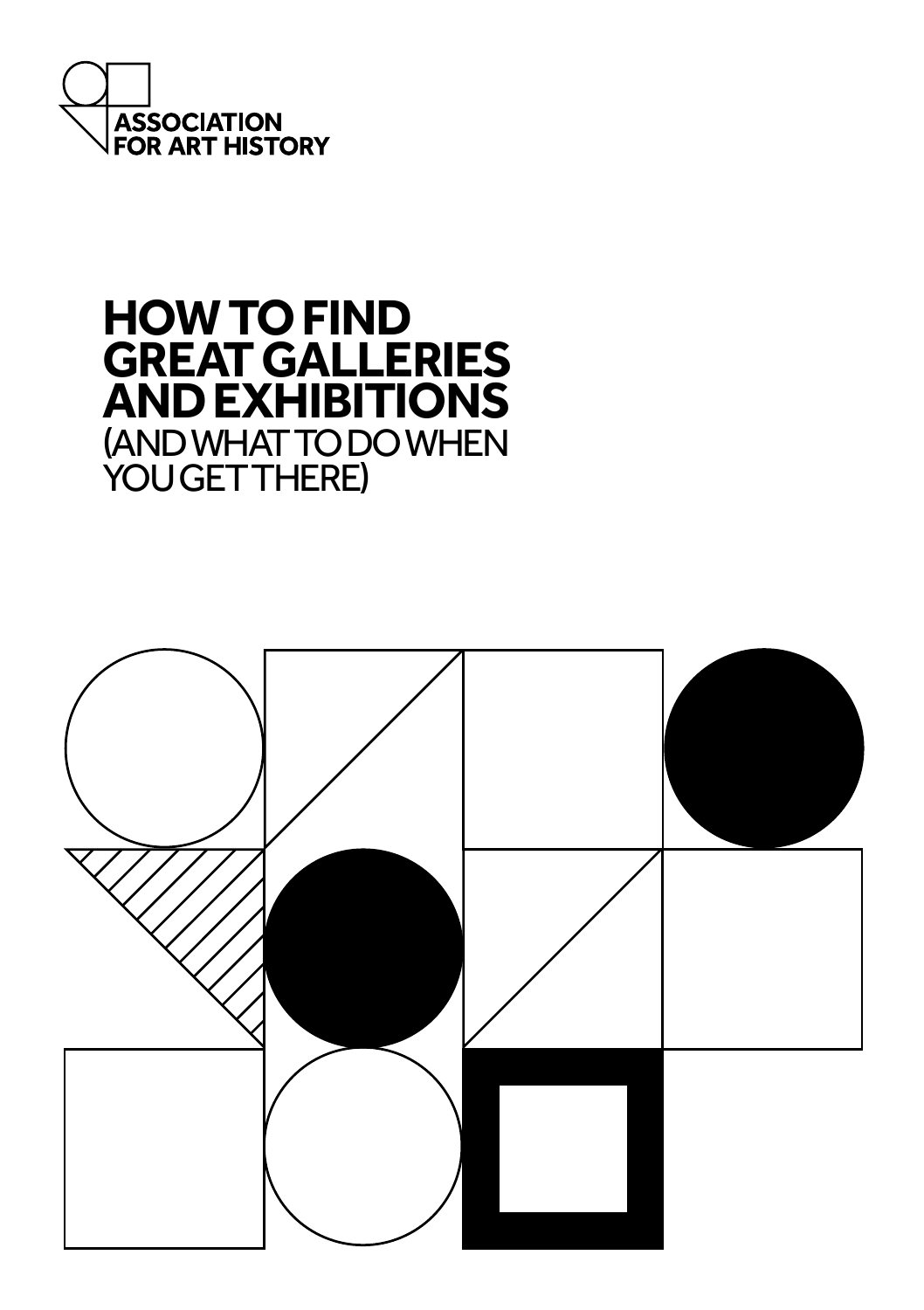

# **INTRODUCTION**

Museums and galleries are important places for us to see and experience art, and in doing so they help us understand more about ourselves, the world around us and our place within it.

Great collections and exhibitions do more than that though. They also allow us to understand more about other people, other ideas, other times, and other places. They help us think about art, how it is made and what it means. These questions help us understand the *who, where, when, how* and *what* of art, but also the *why* and *for* whom.

This introduction to how to find great galleries and exhibitions (and what to do when you get there) is intended to help you think about, with and through the artworks you encounter. We want you to connect with new concepts, open up new areas of enquiry, but more than anything we want to help you to think about art and its histories in new and exciting ways.

The guide is divided into four main sections that cover why art and art history matter, how to find museums, galleries and other art spaces, some suggestions on how to get the most out of your visit, and ways in which you can develop your interests.

## A work of art exists only when the spectator has looked at it. Marcel Duchamp

At the end of the guide you'll find a list of links to useful websites which are also highlighted throughout. There's a downloadable version of this guide available on our website where you'll also be able to find more resources over the coming months.

Our huge thanks go to Jorella Andrews of the Department of Visual Cultures, Goldsmiths, University of London for writing this guide and for letting us share her insights with you.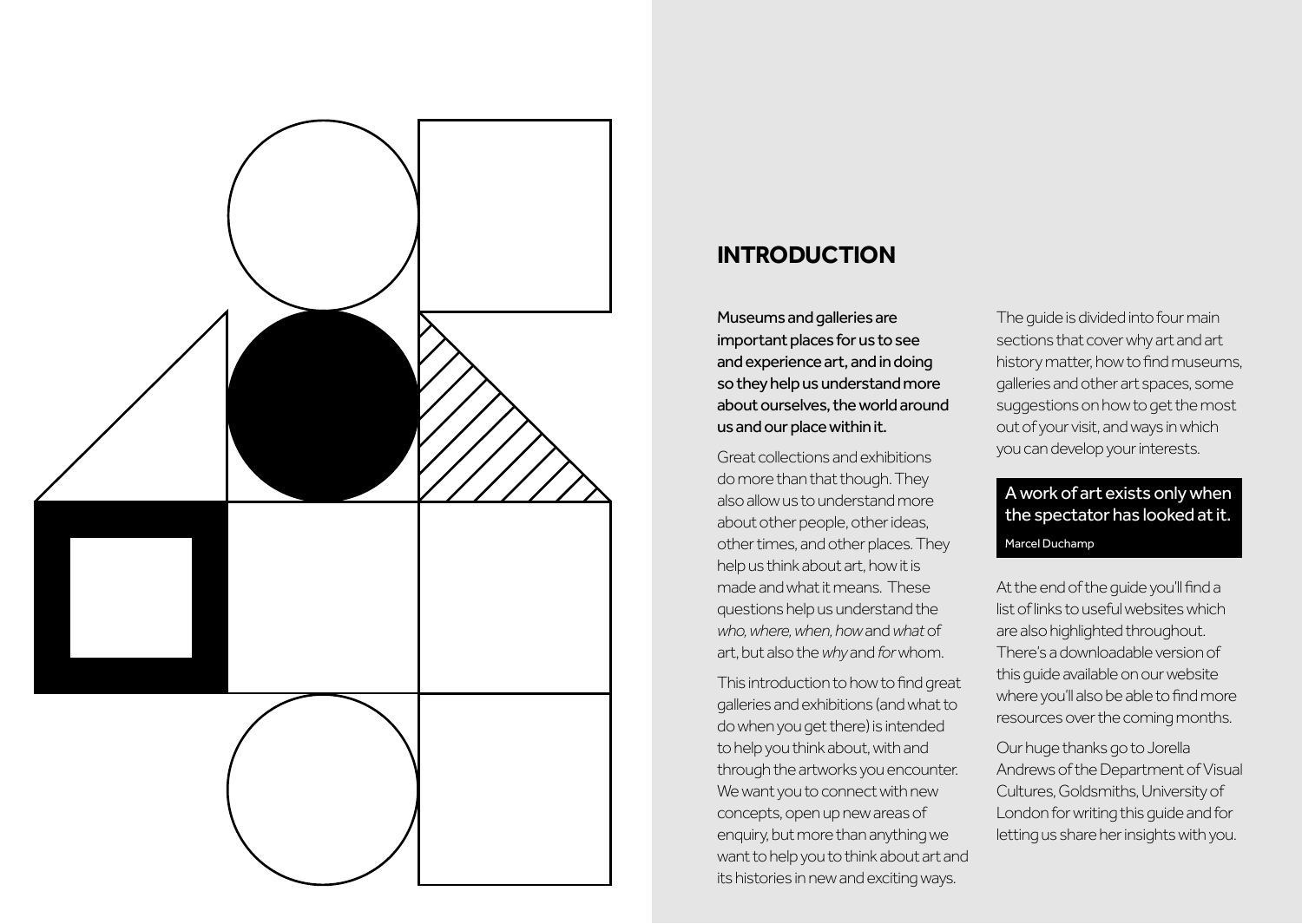# **CASE STUDY**



*A friend once dragged me to an [ironwork museum.](http://museelesecqdestournelles.fr/en/the-museum-6) 'You've got to be joking', I protested. But as soon as I stepped inside I was mesmerized, particularly by a collection of old, beautifully crafted locks and keys. Many were exceptionally ornate as well as mechanically complex (art and engineering were intertwined). They evoked intrigue and secrecy: the need to evade theft, surveillance and other dangers; the urgency to keep safe what was considered to be precious. Poetic as well as practical, they also evoked metaphors of hiddenness, revelation and surprise. Today, as a teacher and researcher working in the areas of art and philosophy, these objects and themes still play a central role in terms of shaping my ideas. I also see them as metaphorical for our experiences of learning: it often takes time and careful looking and thinking to unlock a difficult or unfamiliar topic.*

# **HOW TO FIND GREAT GALLERIES AND EXHIBITIONS**  (AND WHAT TO DO WHEN YOU GETTHERE)

Jorella Andrews, Goldsmiths, University of London

# **GREAT GALLERIES AND EXHIBITIONS …**

## **Can connect you with new ideas and current affairs**

The aim of great galleries and exhibitions — whether large or small, publicallyacclaimed or obscure, and whether historical or contemporary in terms of their content — is to focus attention on issues, ideas (including political ideas), trends and movements that may be important and insightful for us today: issues and ideas that are worth spreading!

## **Can help you identify and develop unique interests, knowledge and skills**

Galleries and exhibitions – including ones you don't think you will like! can lead you towards sets of interests you might not otherwise discover and help you develop existing ones. These might be in art, but also in science, technology, popular culture, music, writing, ecology, the entertainment industry, travel, ideas, and much more. Exhibitions, including art exhibitions, reference and reflect on diverse fields of human endeavour.

## **Can help you shape your own thinking and learning**

Wherever you live (in an urban, suburban, rural, even remote setting, or you might be on holiday) and whether or not you are currently receiving a formal education (school, college or university, evening classes, etc.) visiting galleries and exhibitions can help you direct your own ongoing learning and develop independence of thought. This is important in our highly mediatized world in which we are constantly, and often surreptitiously, being 'told' or 'shown' what and how to think, feel, and act.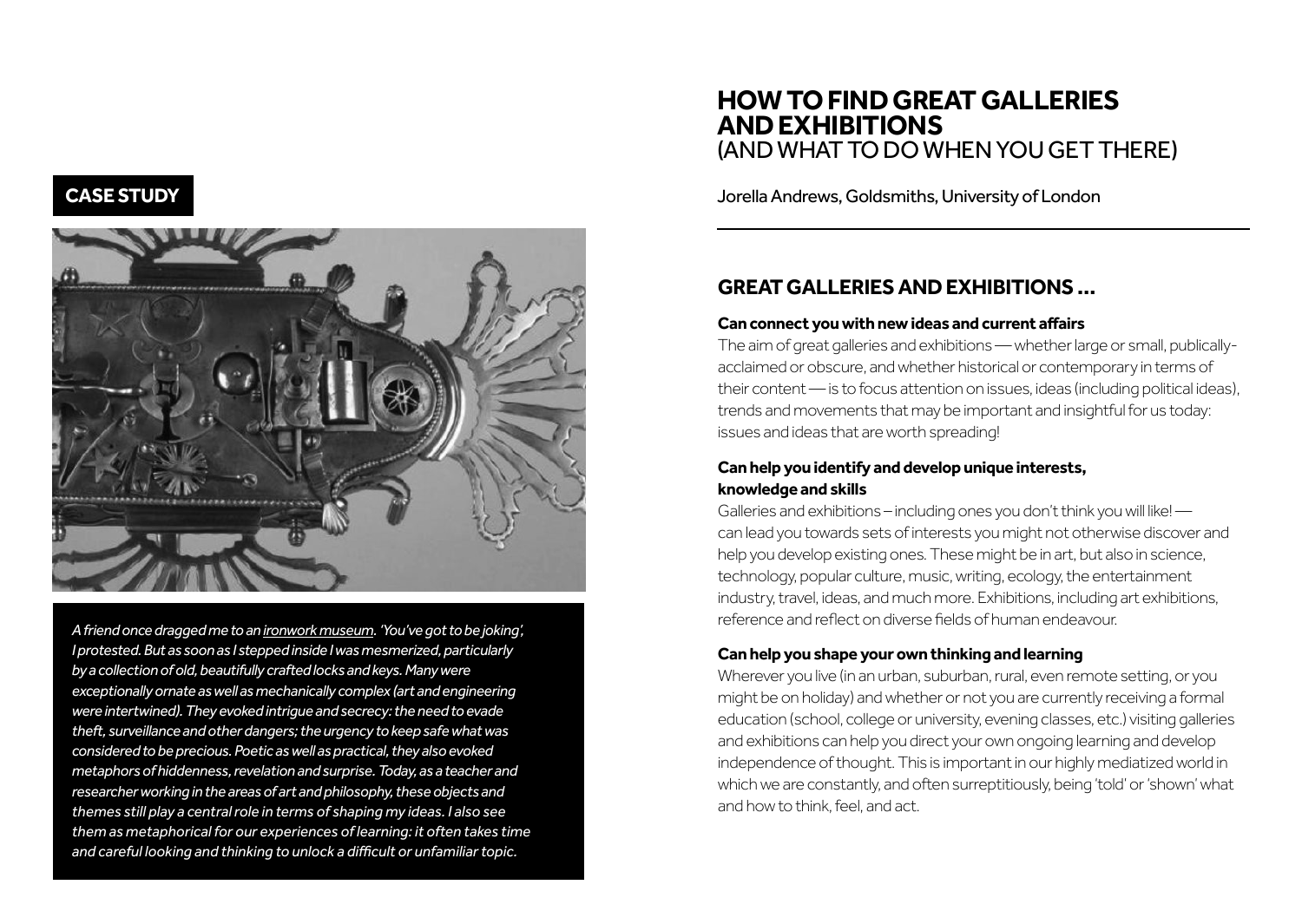What's more, many great galleries and exhibitions are free and many also have well developed, free online resources on offer: image collections, information, podcasts and videos, articles, blogs, online courses, and virtual exhibitions. By way of example, see the range of resources available just on the V&A website. (You will see from this website that the V&A is no longer only London-based; among recent developments are the **[V&A in Dundee](https://www.vam.ac.uk/dundee)** and at the [Design Society, Shekou, China](https://www.vam.ac.uk/info/va-at-design-society-shekou).)

## **Can connect you with one or more 'communities of shared interest'**

Galleries and exhibitions can inspire you to ask questions of yourself and others that you might not otherwise ask and can be a first step in connecting you with 'communities' of people, from different times, places and backgrounds, who have congregated around a common enthusiasm. These people have a history of sharing their differing observations and experiences in many ways including books, blogs, essays, artworks, experiments, exhibitions (of course!), talks, discussion groups, workshops, documentaries, and more. Such contexts of debate can be challenging, but whether you get actively involved yourself or decide to familiarize yourself with them from an interested distance, they open up new horizons: a reminder, too, that real learning nearly always involves having our minds changed about something.

# **FINDING GREAT GALLERIES AND EXHIBITIONS**

## **Start where you are**

Online art maps such as the **[Art Fund Art Map](https://www.artfund.org/what-to-see/art-map)** are great resources. They can help you discover galleries and exhibitions in your own locality and elsewhere. In many cases, art maps include links to specific gallery websites where you can find out more. You might also like to try the [Art Monthly: London Gallery Map](http://www.artmonthly.co.uk/magazine/site/london-gallery-map). If you live in less urban areas you may not have as many obvious gallery and exhibition options, but there may be alternative, do-it-yourself, or pop-up art initiatives taking place in which you can get personally involved (see the 'Look for exhibitions everywhere' entry opposite).

## **Consult exhibition listings**

Check out listings in community newspapers and magazines as well as published 'what's on' guides and look out for notices in your local library or in shop and cafe windows. Read reviews in the local and national press (these are usually also available online). And of course there is word of mouth.

## **Look for exhibitions everywhere**

Think about moving between: (1) big public galleries (whether the [Tate](https://www.tate.org.uk/), which is based in London, Liverpool and St Ives, or the **[National Galleries Scotland](https://www.nationalgalleries.org)**, the [National Museum Cardiff](https://museum.wales/cardiff/), or [National Museums Northern Ireland](https://www.nmni.com/Home.aspx)); (2) commercial galleries where you will find a lot of great contemporary art. These might be small local businesses or international enterprises (like [Hauser](https://www.hauserwirth.com)  [& Wirth](https://www.hauserwirth.com), with galleries in London, Somerset, New York and other global cities). Do be aware that some commercial galleries are closed at weekends. These galleries can feel a bit intimidating from the outside but do take the plunge and go in; staff are usually very open to answering questions if approached; (3) independent, university -and charity-based spaces (like the [Freud Museum](https://www.freud.org.uk/) in London, [Compton Verney](https://www.comptonverney.org.uk) in Warwickshire, [Kettles Yard](https://www.kettlesyard.co.uk) in Cambridge, the [Yorkshire Sculpture Park](https://ysp.org.uk), and [The Shetland Gallery](https://www.shetlandgallery.com), Britain's most northerly art gallery); and (4) alternate, informal, or pop-up spaces which might be artist run open studios, art fairs, specialist archives, projects in parks or other public or unusual spaces. In London, these range from ventures like [Art on](https://art.tfl.gov.uk/)  [the Underground](https://art.tfl.gov.uk/) to [Tate Exchange](https://www.tate.org.uk/visit/tate-modern/tate-exchange) (Tate Modern) where participatory, shorter term projects take place. Street art, including graffiti, is incredibly rich and varied: see for instance work by **[Retna](http://www.redeyeretna.com/)** or Rachel Sussman's **[Sidewalk](http://www.rachelsussman.com/portfolio/%23/sidewalk-kintsukuroi/)** [Kintsukuroi](http://www.rachelsussman.com/portfolio/%23/sidewalk-kintsukuroi/) project. Commercial outlets, major brands and businesses also often collect art, collaborate with artists and art foundations, and hold exhibitions (I still recall with pleasure when **[Burberry](https://ca.burberry.com/london-fashion-week/february-show-2017/)** celebrated their autumn/ winter 2017 collection with the exhibition 'Henry Moore: Inspiration & Process', a collaboration with the **[Henry Moore Foundation](https://www.henry-moore.org/)**). Try picking a relatively small geographical area and aim to find and visit as many conventional and unconventional spaces of display as you can.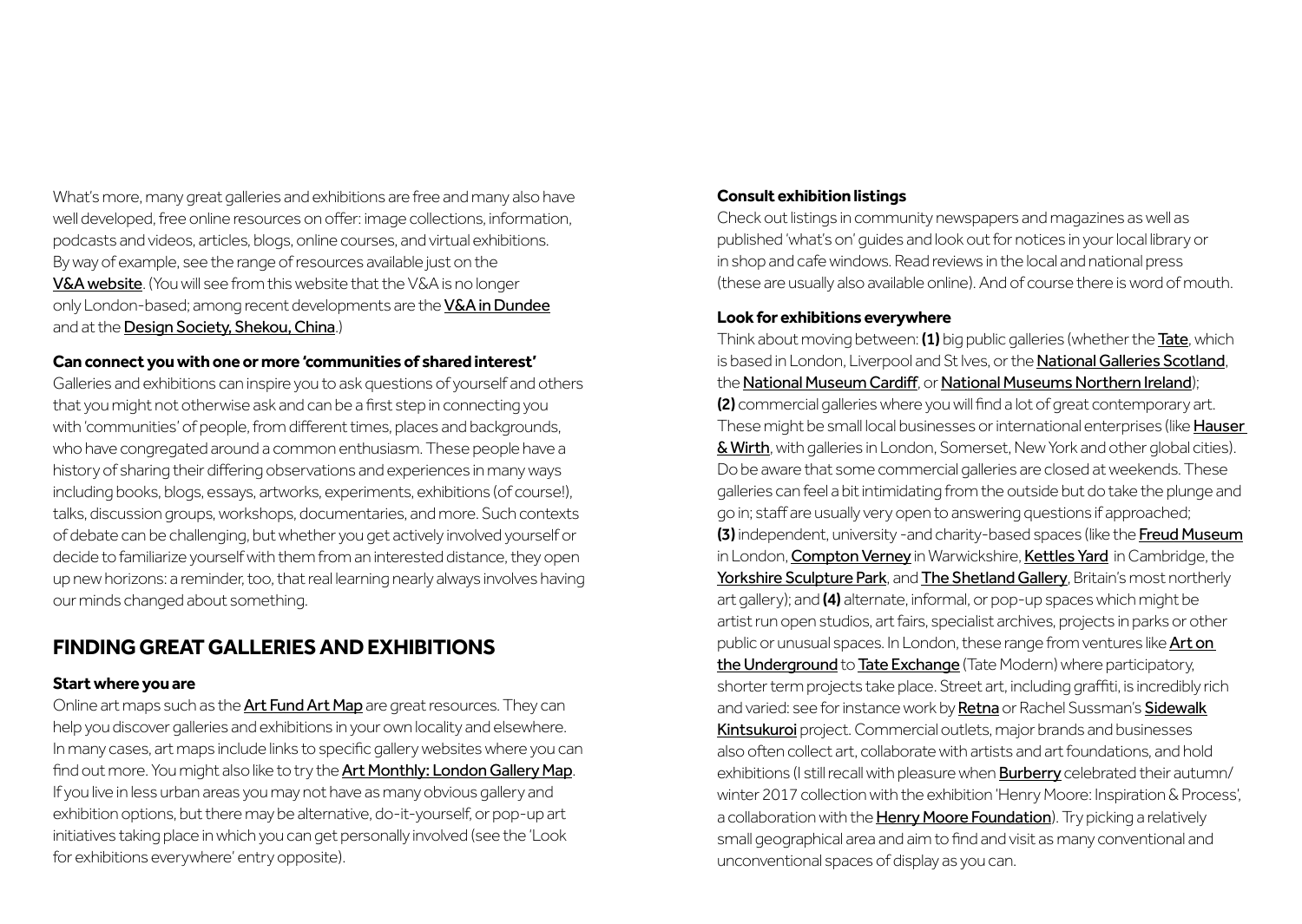

## **Follow up on existing interests**

If you are interested in a specific topic (this need not be immediately artrelated) or if, as an artist or viewer, you are interested in a particular medium or process — involving paint, metal, stone, glass, paper, or detritus (rubbish) and recycling, for instance — then use this as a prompt for selecting exhibitions and visiting specialist museums or archives. Likewise, follow up on topics, artists, writers or researchers of interest to you — you may discover permanent or temporary exhibitions, collections or archives dedicated to them that you can access online or visit in person (in some cases you may need to phone or email in advance and make an appointment).

## **Look near — and far**

You can also get a sense of what is happening in other places, from as far afield as Sydney, Kabul and Seoul, via blogs and other online sites. See for instance the online journal Art Radar: Contemporary art trends and news from Asia [and beyond](http://artradarjournal.com/). Also check out the [Galleries Now: Worldwide Exhibitions and Art](https://www.galleriesnow.net/exhibitions/worldwide/)  [Galleries](https://www.galleriesnow.net/exhibitions/worldwide/) art map. (Note the dearth of references in this resource to galleries and exhibitions in Africa).

# **MAKING THE MOST OF EXHIBITIONS**

## **Take an independent route through**

Both physical and virtual galleries and exhibitions use a variety of strategies to direct the attention of their visitors perceptually, aesthetically, and conceptually. These include decisions about how works are positioned and prioritized within a given space (which works will be seen first?), questions of size and scale, the information and ideas that are made available by means of exhibition and image titles, texts, handouts and catalogues, and of course audio or interactive electronic exhibition guides. Notice all of this, but also pay attention to how you are navigating, or would like to navigate, the space. What is attracting your attention? What connections are you making? How does this compare with the navigational prompts offered by the exhibition organizers?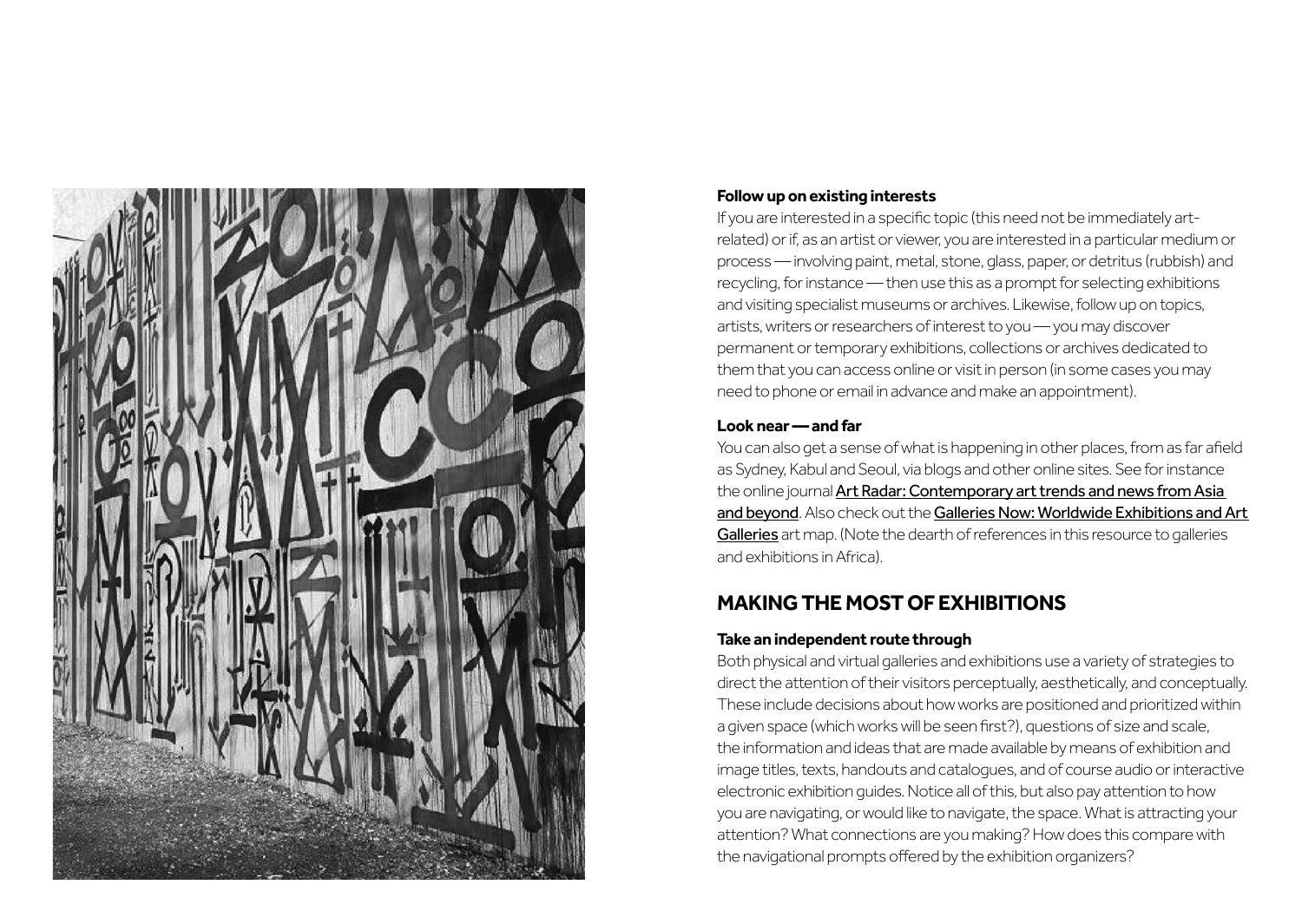#### **Less is often more**

It is easy to get overwhelmed or over-saturated when visiting exhibitions. Don't feel you have to look at absolutely everything with the same level of intensity; often it's good to get an overall sense of an exhibition and then to spend longer with just one or two examples or in one particular section of the display.

## **Document your visit**

If you don't already do so, keep an exhibitions notebook — I like using the 'Notes' App on my phone because I can insert photos and videos as well as notes and easily add further material or thoughts later on. You can also use the Notes App (or indeed Instagram, Tumblr, Pinterest, etc.) to create your own versions of what the art critic John Berger called 'Pictorial Essays' (see his 1972 book *Ways of Seeing*). In this way you are effectively creating personalized exhibition catalogues. These documents need not be extensive; they could be short, impressionistic, or to the point, like memos.

When visiting exhibitions, pick up whatever free exhibition documentation happens to be available — this can be annotated and also photographed and incorporated into



Artist: Rachel Sussman. Top: "Study for Sidewalk Kintsukuroi #09 (SoHo, New York)," photograph with enamel paint and metallic dust, Source: http:// www.thisiscolossal.com/ 2017/02/street-kintsugirachel-sussman/  $\odot$  $(+)$  $\curvearrowright$  $\sqrt{2}$ 

your electronic exhibition notebooks. Ask gallery or exhibition staff whether photography is allowed within the exhibition space for reference purposes. Often this is fine provided you don't use a flash. If you are in a hurry and a lot of textual material is incorporated into an exhibition you can photograph some of it and read it more carefully later. When documenting exhibitions, don't just focus on the works themselves but remember to make notes about the space of display itself. Consider the exhibition layout (some galleries usefully

provide printed exhibition floorplans), wall colours, lighting, the atmosphere, style, formality or informality of the space, and so on. Also consider how works have been positioned and grouped and how you are being invited to engage

with them. A further tip: making your own drawings, sketches or diagrams helps you get even more from exhibitions. Even if you don't consider yourself to be particularly skilled at this, drawing helps you look more

Instead of looking at things, look between things. John Baldessari

slowly and closely and enables you notice details you might otherwise miss. As you draw, unexpected questions or insights may emerge.

## **Don't worry if you don't initially know how to respond to an exhibition**

Many exhibitions — especially of contemporary art — can feel disorientating at first, often because the work is unconventional or because the concepts at issue are unfamiliar. In addition, relatively little contextual or explanatory information may have been provided. Often this is a conscious curatorial strategy, the belief being that a lack of navigational prompts encourages viewers to make up their own minds, and/or that feelings of confusion help viewers challenge their habitual ways of perceiving and thinking. Focus on noticing and describing what you perceive. Understanding or explaining can come later. Sometimes this will occur quite naturally, with time. Often you will need to carry out some background reading or additional research. Here, reading reviews and articles (see below) can help. Some galleries keep collections of press cuttings which are available for visitors to consult. Just ask.

## **Ask questions**

Gallery and exhibition staff are usually more than happy to answer questions. Finding out what other visitors think – by asking them – can be extremely interesting although this may not always be welcomed; play it by ear! You may not immediately find the answers you are after so consider writing down your questions and figuring out how and where you might find the help you need.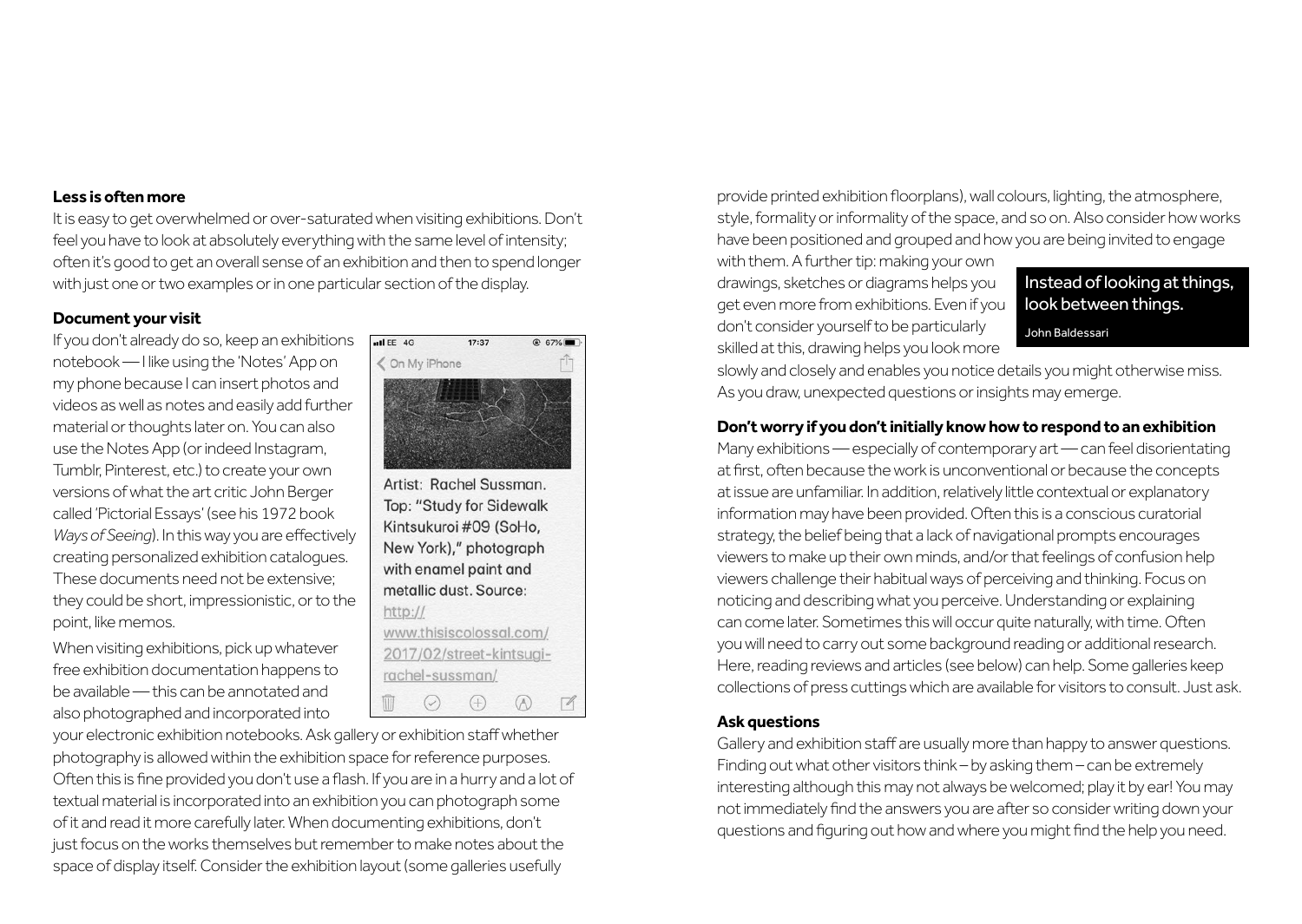# **WIDENING YOUR SCOPE**

## **Go to talks or listen online**

Gallery websites list talks, gallery tours and other events. Many are free. Galleries often also livestream talks via Facebook. For instance, even if you don't live in London (where there is a tremendous concentration of art and art galleries) you could consult **[artmap.london](https://www.artmap.london/artevents)**, another great resource, to find a list of upcoming talks and other events taking place in the capital. Many of these you could attend virtually if not in person.

## **Bookmark and read blogs and other relevant sites**

See for instance: Contemporary Art Blogs: Top 100 Art Blogs. One of my favourites is [We-make-money-not-art](http://we-make-money-not-art.com/). You could also consults artists' web-pages and look out for forthcoming exhibitions. Bookmark the galleries that particularly interest you and keep an eye on their programmes.

## **Find relevant scholarly essays, articles and books**

You can try the [Open Content section of](https://www.jstor.org/open/) [Jstor](https://www.jstor.org/open/) for open source access to thousands of articles. Use the names of artists or the titles of exhibitions or works of art (as well as other key words) as search terms. Instead of purchasing expensive books, try school, college or local libraries in the first instance; librarians can help you track down useful material. Reading one or two essays slowly and thoughtfully is often more helpful in the long term than skimming through lots of them: again, less is often more. Look out for contrasting points of view as well as points of agreement.

## **Periodically review your own notes**

Are any particular themes or areas of interest coming to the fore that you may wish to pursue further? Notice which images and ideas seem to be becoming part of your own personal archive (or what the French art critic André Malraux would have called your 'museum of the mind' or 'museum without walls').

## **Consider curating and sharing some of your ideas and observations**

You could write your own reviews. These are often organized around a change in perception or the discovery of a surprising fact and usually include a mix of (1) description of the exhibits, often with one or two works selected for a more in-depth consideration, (2) background, contextual and explanatory information and (3) your interpretations and evaluations; perhaps an expression of what you learned or what surprised you. For examples of reviews see **[a.n \(the](https://www.a-n.co.uk/reviews/) [artists' information company\)](https://www.a-n.co.uk/reviews/)**. Alternatively, your notes and observations might become the basis for various forms of creative writing and art-work.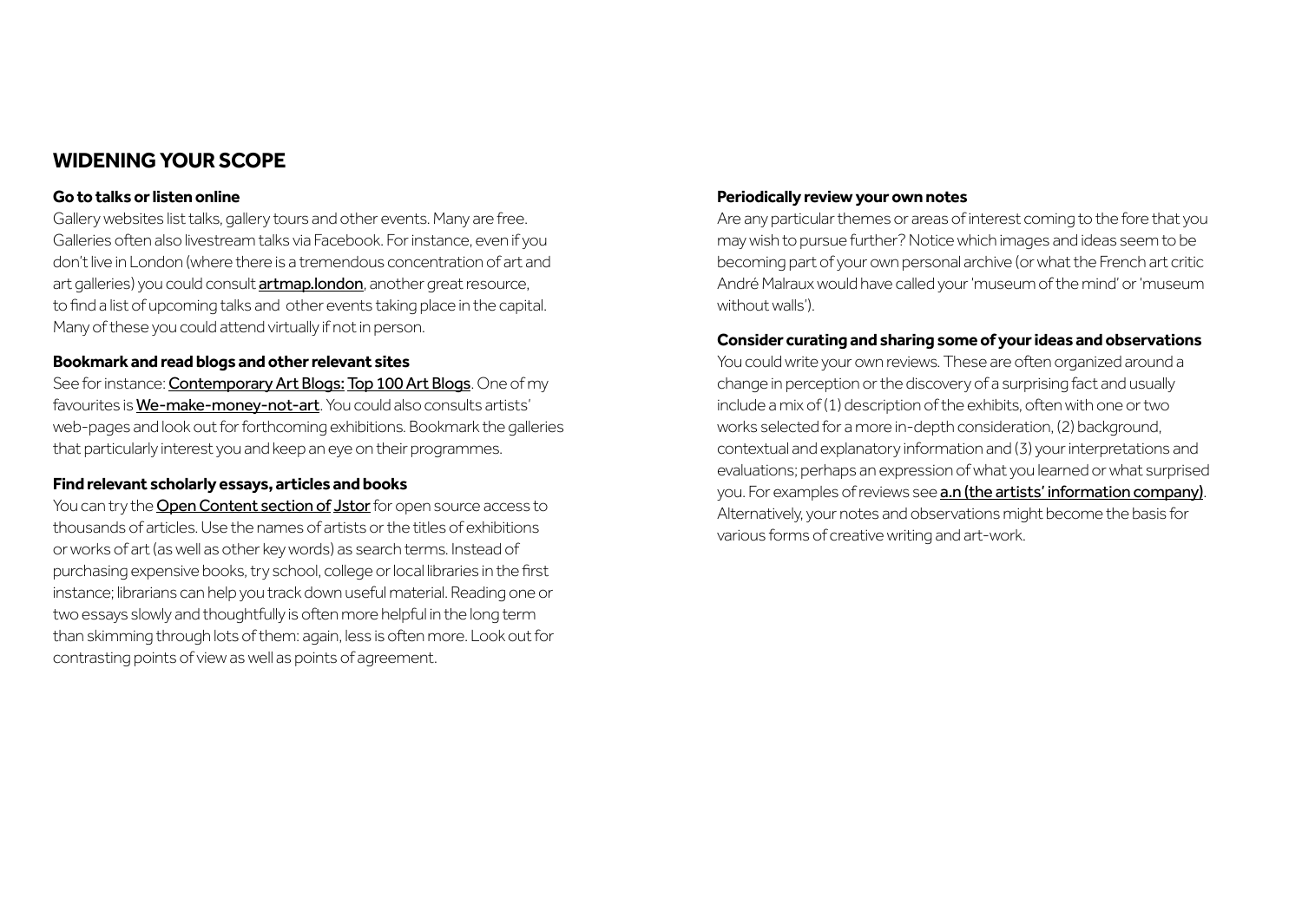The Association for Art History is a subject association, membership body and charity. We bring people together to share knowledge, inspire new thinking and advance research.

Since 1974 we have been committed to promoting the value of art history and visual culture for all. We work with the education and culture sectors to ensure that art history continues to be supported, understood and enjoyed.

You can find out more about our work in education, get access to resources and sign up to our mailing list at www.forarthistory.org.uk

Keep up to date with our latest news on social media by following **aforarthistory** 



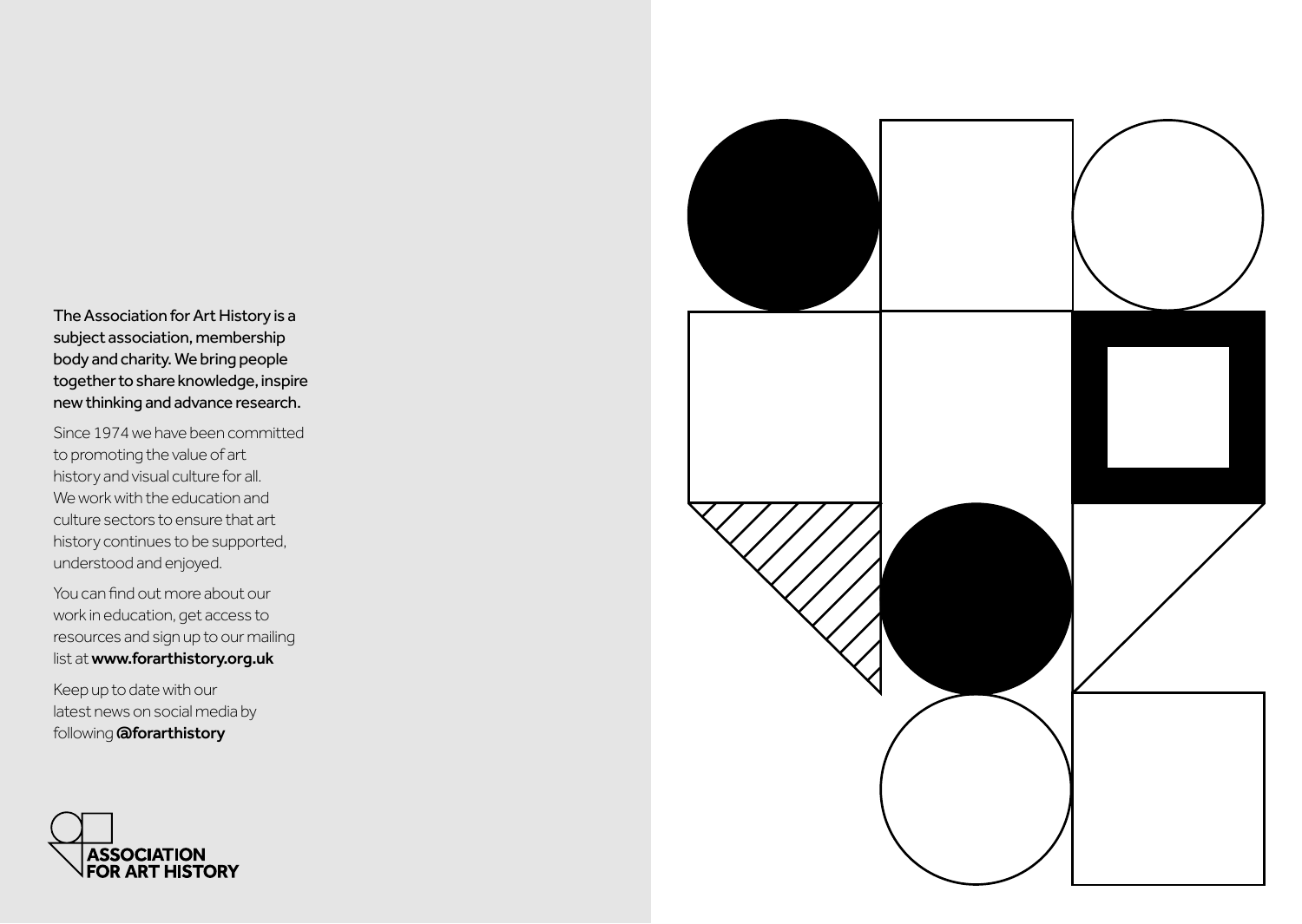## **USEFUL WEBSITES**

The Musée Le Secq des Tournelles Ironwork Museum www.museelesecqdestournelles.fr/en/the-museum-6

V&A www.vam.ac.uk/whatson

Art Fund Art Map www.artfund.org/what-to-see/art-map

Art Monthly: London Gallery Map www.artmonthly.co.uk/magazine/site/london-gallery-map

Tate www.tate.org.uk/

National Galleries Scotland www.nationalgalleries.org

National Museum Cardiff https://museum.wales/cardiff/

National Museums Northern Ireland www.nmni.com/home.aspx

Hauser & Wirth www.hauserwirth.com/

Freud Museum www.freud.org.uk/

Compton Verney www.comptonverney.org.uk Kettles Yard www.kettlesyard.co.uk

Yorkshire Sculpture Park https://ysp.org.uk

The Shetland Gallery www.shetlandgallery.com

Art on the Underground https://art.tfl.gov.uk/

Tate Exchange https://www.tate.org.uk/visit/tate-modern/tate-exchange

Retna http://www.digitalretna.com/

Rachel Sussman's Sidewalk Kintsukuroi project www.rachelsussman.com/portfolio/%23/sidewalk-kintsukuroi/

Burberry https://ca.burberry.com/london-fashion-week/february-show-2017/

[Henry Moore Foundation](https://www.henry-moore.org/) https://www.henry-moore.org/

Art Radar: Contemporary art trends and news from Asia and beyond www.artradarjournal.com/

Galleries Now: Worldwide Exhibitions and Art Galleries www.galleriesnow.net/exhibitions/worldwide/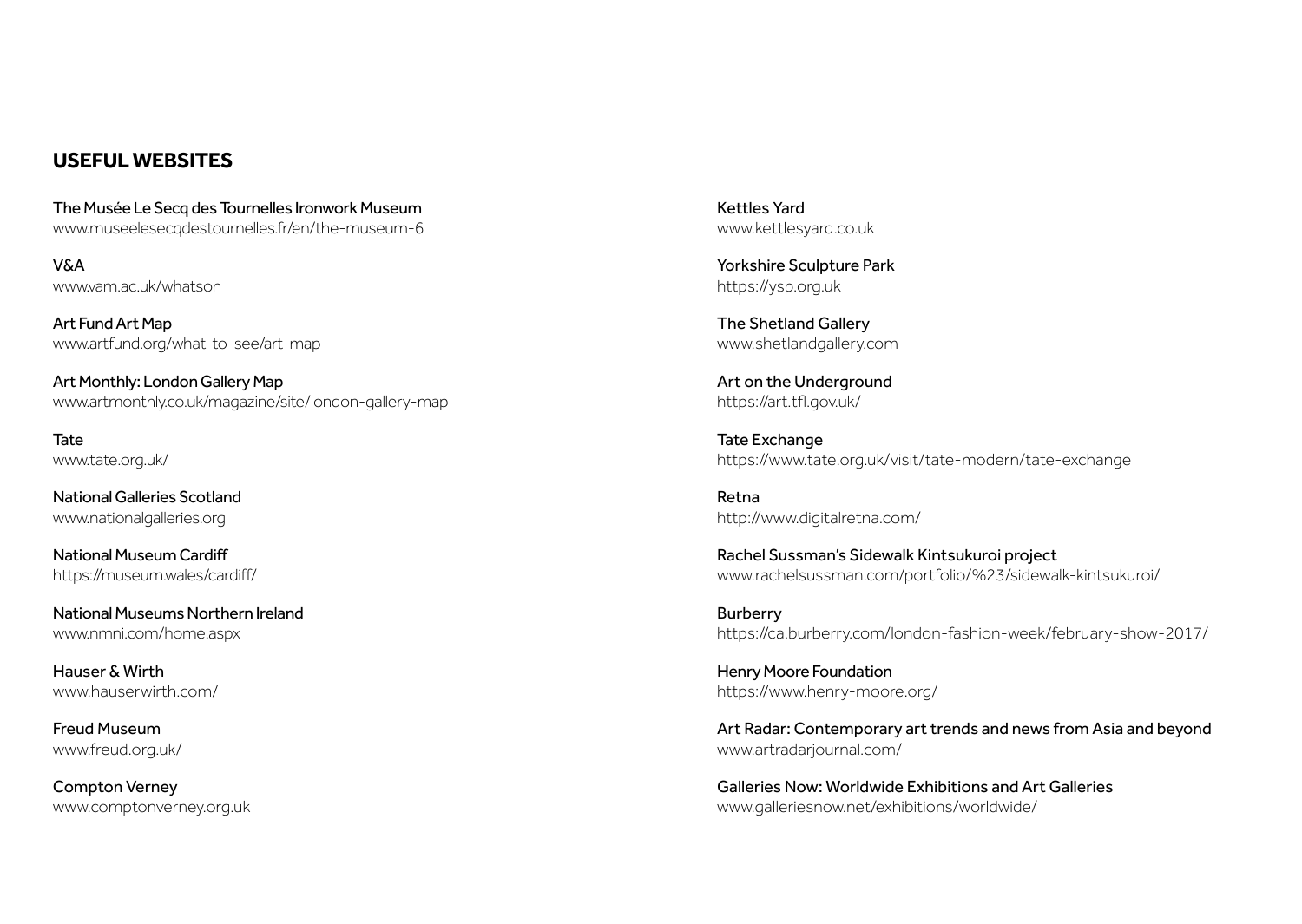# **USEFUL WEBSITES**

artmap.london www.artmap.london/artevents

Contemporary Art Blogs: Top 100 Art Blogs www.contemporaryartblogs.com/blogs/

We-make-money-not-art www.we-make-money-not-art.com/

Open Content section of Jstor www.jstor.org/open/

a.n (the artists' information company www.a-n.co.uk/reviews/



#### Images:

Detail of 19th-century combination lock with sun and moon symbols and key, wrought and cut iron, engraved brass, silver, Le musée Le Secq des Tournelles, Rouen, France Retna, Big Walls - New York City (NY), March 2012 (Thanks to my student Theodora Malekou for bringing this artist to my attention) Notes App screenshot with detail of Rachel Sussman's *Sidewalk Kintsukuroi* project.